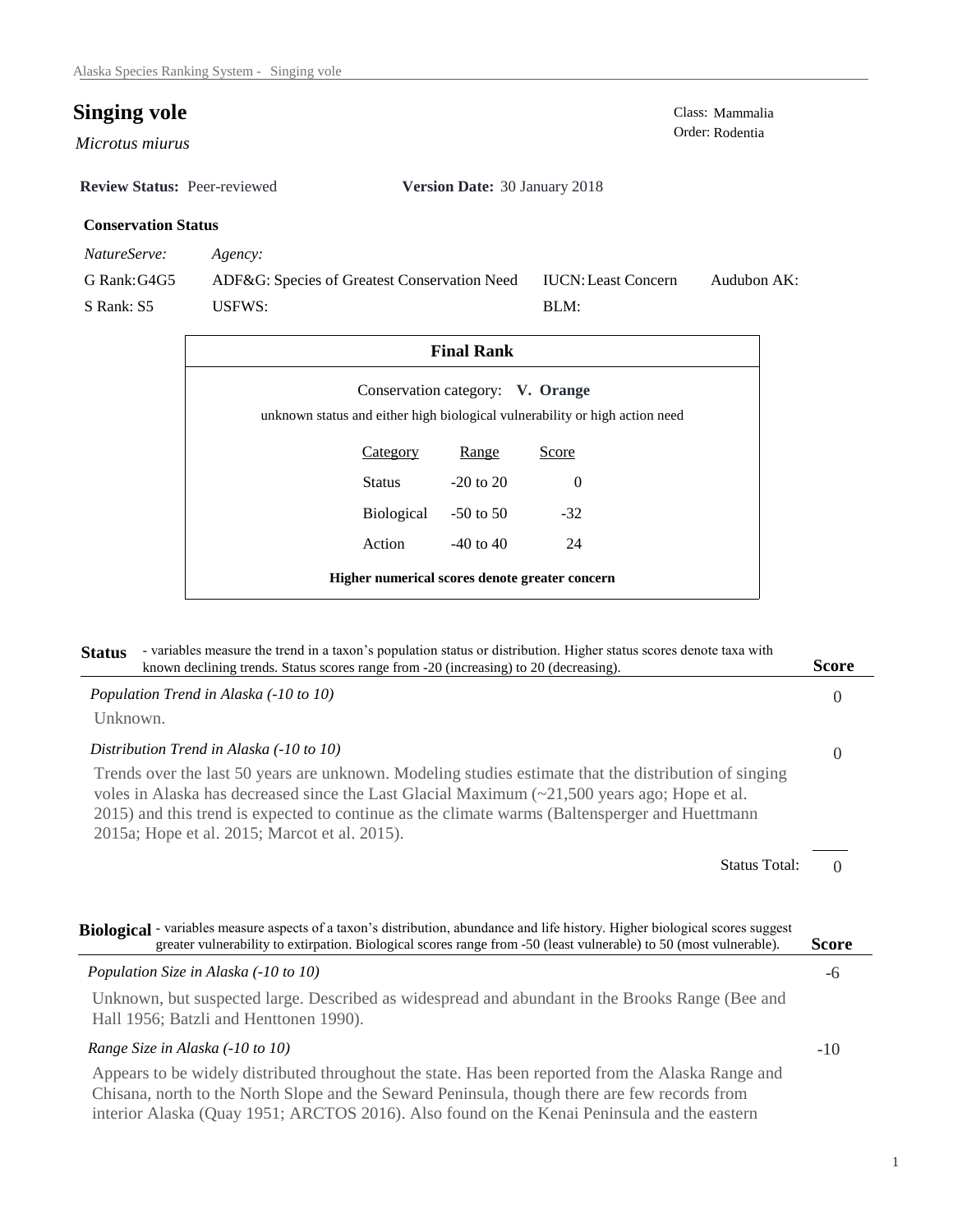| Alaska Peninsula (Fuller 1981; ARCTOS 2016). No records from Southcoastal or Southeast<br>(ARCTOS 2016). Estimated range size is 873,013 sq. km., calculated in ArcGIS.                                                                                                                                                                                                                                                                                                                                                                                                                                                              |              |
|--------------------------------------------------------------------------------------------------------------------------------------------------------------------------------------------------------------------------------------------------------------------------------------------------------------------------------------------------------------------------------------------------------------------------------------------------------------------------------------------------------------------------------------------------------------------------------------------------------------------------------------|--------------|
| Population Concentration in Alaska (-10 to 10)                                                                                                                                                                                                                                                                                                                                                                                                                                                                                                                                                                                       | $-10$        |
| Does not aggregate. Colonial or semi-colonial behaviors have been reported in some populations<br>(e.g. Galindo and Krebs 1984; Batzli and Henttonen 1993; Cole and Wilson 2010).                                                                                                                                                                                                                                                                                                                                                                                                                                                    |              |
| Reproductive Potential in Alaska                                                                                                                                                                                                                                                                                                                                                                                                                                                                                                                                                                                                     |              |
| Age of First Reproduction (-5 to 5)                                                                                                                                                                                                                                                                                                                                                                                                                                                                                                                                                                                                  | $-5$         |
| Can reproduce in their first summer (Lidicker and Batzli 1999, qtd. in Cole and Wilson 2010).<br>Rarely survives more than two summers (Batzli and Henttonen 1993).                                                                                                                                                                                                                                                                                                                                                                                                                                                                  |              |
| Number of Young (-5 to 5)                                                                                                                                                                                                                                                                                                                                                                                                                                                                                                                                                                                                            | $-3$         |
| In northern Alaska, average litter size was 8.4 for adult females and 6.5 for juveniles (Batzli and<br>Henttonen 1990). Females can have up to 3 litters per summer (Cole and Wilson 2010).                                                                                                                                                                                                                                                                                                                                                                                                                                          |              |
| Ecological Specialization in Alaska                                                                                                                                                                                                                                                                                                                                                                                                                                                                                                                                                                                                  |              |
| Dietary $(-5 \text{ to } 5)$                                                                                                                                                                                                                                                                                                                                                                                                                                                                                                                                                                                                         | 1            |
| Feeds on herbaceous plants (forbs, graminoids), shrubs, and mosses (Batzli and Henttonen 1990;<br>Batzli and Lesieutre 1991; Cole and Wilson 2010), but results from stable isotope analyses suggest<br>a certain degree of specialization (Baltensperger et al. 2015). Horsetail (Equisetum sp.) may be a<br>particularly important food item in the summer (Batzli and Henttonen 1990; Batzli and Lesieutre<br>1991).                                                                                                                                                                                                              |              |
| Habitat $(-5 \text{ to } 5)$                                                                                                                                                                                                                                                                                                                                                                                                                                                                                                                                                                                                         | 1            |
| Largely restricted to arctic and alpine tundra systems. Within these regions, M. miurus has often<br>been reported in well-drained, moist or riparian habitats e.g. willow thickets, riverbanks,<br>floodplains, and mesic tundra (Babcock 1984; Douglass 1984; Batzli and Henttonen 1990; Batzli<br>and Lesieutre 1995; Maguire and Rowe 2017). Uncommon in subalpine boreal forests and shrub<br>tundra (Galindo and Krebs 1984; Gilbert et al. 1986), and on the Arctic coastal plain (Pitelka and<br>Batzli 1993, qtd. in Cole and Wilson 2010), which represent the southern and northern limits of its<br>range, respectively. |              |
| <b>Biological Total:</b>                                                                                                                                                                                                                                                                                                                                                                                                                                                                                                                                                                                                             | $-32$        |
| Action - variables measure current state of knowledge or extent of conservation efforts directed toward a given taxon.<br>Higher action scores denote greater information needs due of lack of knowledge or conservation action. Action<br>scores range from -40 (lower needs) to 40 (greater needs).                                                                                                                                                                                                                                                                                                                                | <b>Score</b> |
| Management Plans and Regulations in Alaska (-10 to 10)                                                                                                                                                                                                                                                                                                                                                                                                                                                                                                                                                                               | 10           |
| Voles are listed as unclassified game in Alaska with no closed season or bag limits (ADFG 2018c).                                                                                                                                                                                                                                                                                                                                                                                                                                                                                                                                    |              |
| Knowledge of Distribution and Habitat in Alaska (-10 to 10)                                                                                                                                                                                                                                                                                                                                                                                                                                                                                                                                                                          | 2            |
| Distribution is somewhat understood. Not well documented on the Y-K Delta and few records exist<br>for interior Alaska. Recent surveys have expanded our knowledge of their western range limit<br>(ARCTOS 2016). Habitat associations have been studied in northern Alaska (Douglass 1984; Batzli<br>and Henttonen 1990; Batzli and Lesieutre 1995; Maguire and Rowe 2017). Little is known about<br>winter habitat use or about fine-scale habitat use in other parts of its range.                                                                                                                                                |              |
| Knowledge of Population Trends in Alaska (-10 to 10)                                                                                                                                                                                                                                                                                                                                                                                                                                                                                                                                                                                 | 10           |
| Not currently monitored.                                                                                                                                                                                                                                                                                                                                                                                                                                                                                                                                                                                                             |              |
| Knowledge of Factors Limiting Populations in Alaska (-10 to 10)                                                                                                                                                                                                                                                                                                                                                                                                                                                                                                                                                                      | 2            |

2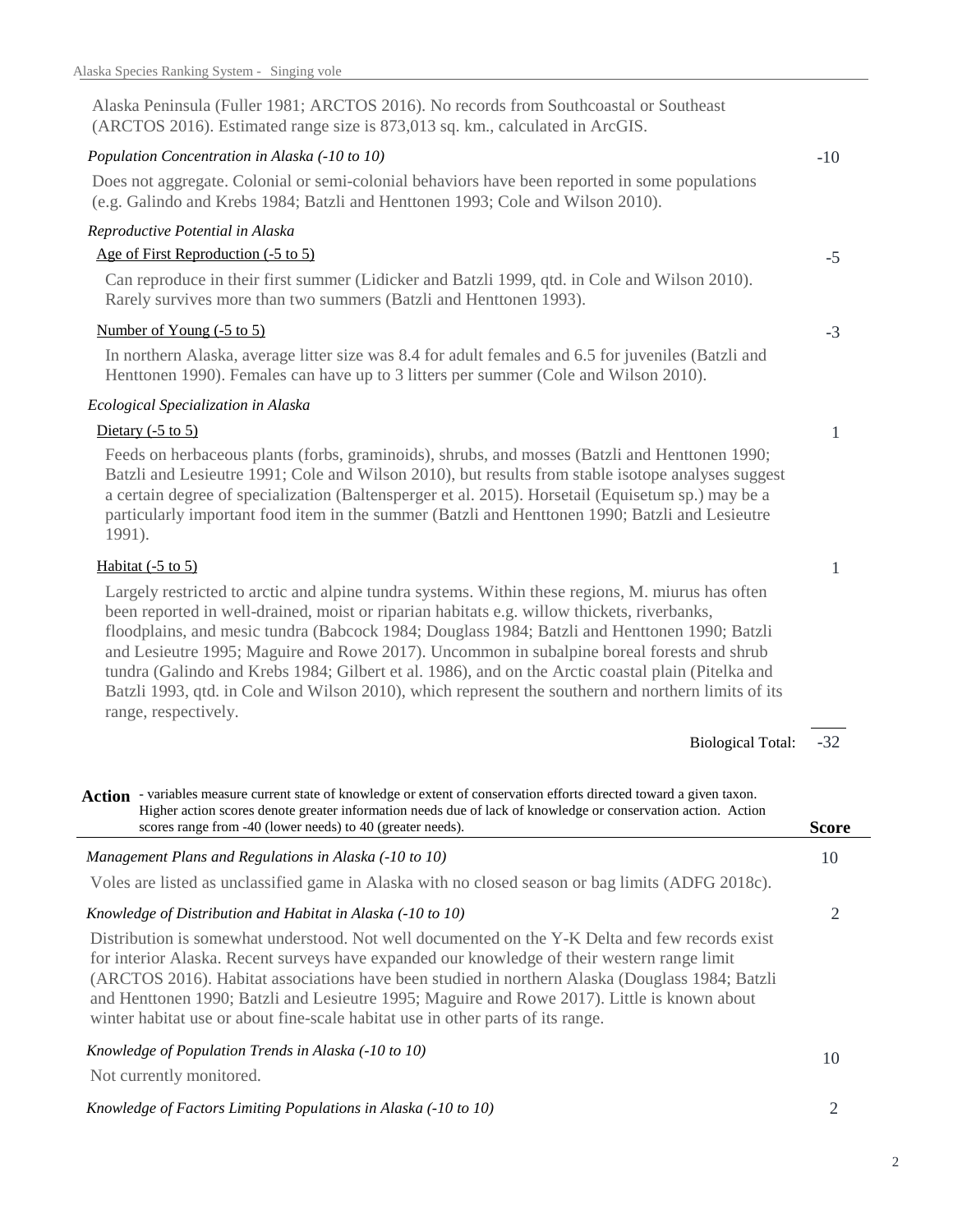Habitat availability and competition (intra- and inter-specfic) do not appear to limit abundance (Galindo and Krebs 1985a; Batzli and Henttonen 1990; Batzli and Henttonen 1993; Batzli and Lesieutre 1995; Maguire and Rowe 2017). Instead, food availability and predation seem to drive population dynamics (Galindo and Krebs 1985a; Batzli and Henttonen 1990; Batzli and Lesieutre 1991; Batzli and Lesieutre 1995). As with other small mammals, snow depth may be an important climatic feature influencing winter mortality (Reid et al. 2012; Maguire and Rowe 2017); however, little is known about the winter ecology of singing voles. Weksler et al. (2010) and Knowles et al. (2016) have examined the spatial and genetic structure of singing vole populations in Alaska. Climate change is expected to decrease the amount of suitable habitat in Alaska by the end of this century (Baltensperger and Huettmann 2015a; Hope et al. 2015; Marcot et al. 2015).

> 24 Action Total:

## Supplemental Information - variables do not receive numerical scores. Instead, they are used to sort taxa to answer specific biological or management questions.

| Harvest:                              | Not substantial   |
|---------------------------------------|-------------------|
| <b>Seasonal Occurrence:</b>           | Year-round        |
| <b>Taxonomic Significance:</b>        | Monotypic species |
| % Global Range in Alaska:             | $>10\%$           |
| % Global Population in Alaska: 25-74% |                   |
| Peripheral:                           | Nο                |
|                                       |                   |

## **References**

Alaska Department of Fish and Game (ADFG). 2020a. 2020-2021 Alaska hunting regulations. Alaska Department of Fish and Game. Juneau, AK, USA.

ARCTOS. 2016. ARCTOS database: Fish, amphibian, mammal, bird and reptile collections. University of Alaska Museum of the North, Fairbanks, AK, USA. Available online: http://arctos.database.museum/

Babcock, C. A. 1984. Microtine rodents and ground squirrels of the coastal plain and foothills of the Arctic National Wildlife Refuge: distribution, densities, and general ecology. ANWR Progress Report FY84-3, U.S. Fish and Wildlife Service and University of Alaska Fairbanks, AK, USA.

Baltensperger, A. P., and F. Huettmann. 2015a. Predicted shifts in small mammal distributions and biodiversity in the altered future environment of Alaska: an open access data and machine learning perspective. PLoS ONE 10(7):e0132054. DOI: 10.1371/journal.pone.0132054

Baltensperger, A. P., F. Huettmann, J. C. Hagelin, and J. M. Welker. 2015. Quantifying trophic niche spaces of small mammals using stable isotopes (δ15 N and δ13 C) at two scales across Alaska. Canadian Journal of Zoology 93(7):579–588. DOI: 10.1139/cjz-2015-0025

Batzli, G. O., and H. Henttonen. 1990. Demography and resource use by microtine rodents near Toolik Lake, Alaska, U.S.A. Arctic and Alpine Research 22(1):51-64. DOI: 10.2307/1551720

Batzli, G. O., and H. Henttonen. 1993. Home range and social organization of the singing vole (Microtus miurus). Journal of Mammalogy 74(4):868–878. DOI: 10.2307/1382425

Batzli, G. O., and C. Lesieutre. 1991. The influence of high quality food on habitat use by arctic microtine rodents. Oikos 60(3):299–306. DOI: 10.2307/3545071

Batzli, G. O., and C. Lesieutre. 1995. Community organization of arvicoline rodents in northern Alaska. Oikos 72(1):88-98. DOI: 10.2307/3546042

Bee, J. W., and E. R. Hall. 1956. Mammals of northern Alaska on the Arctic Slope. Miscellaneous publication No. 8, University of Kansas Museum of Natural History. The Allen Press, Lawrence, KS, USA. DOI: 10.5962/bhl.title.63916